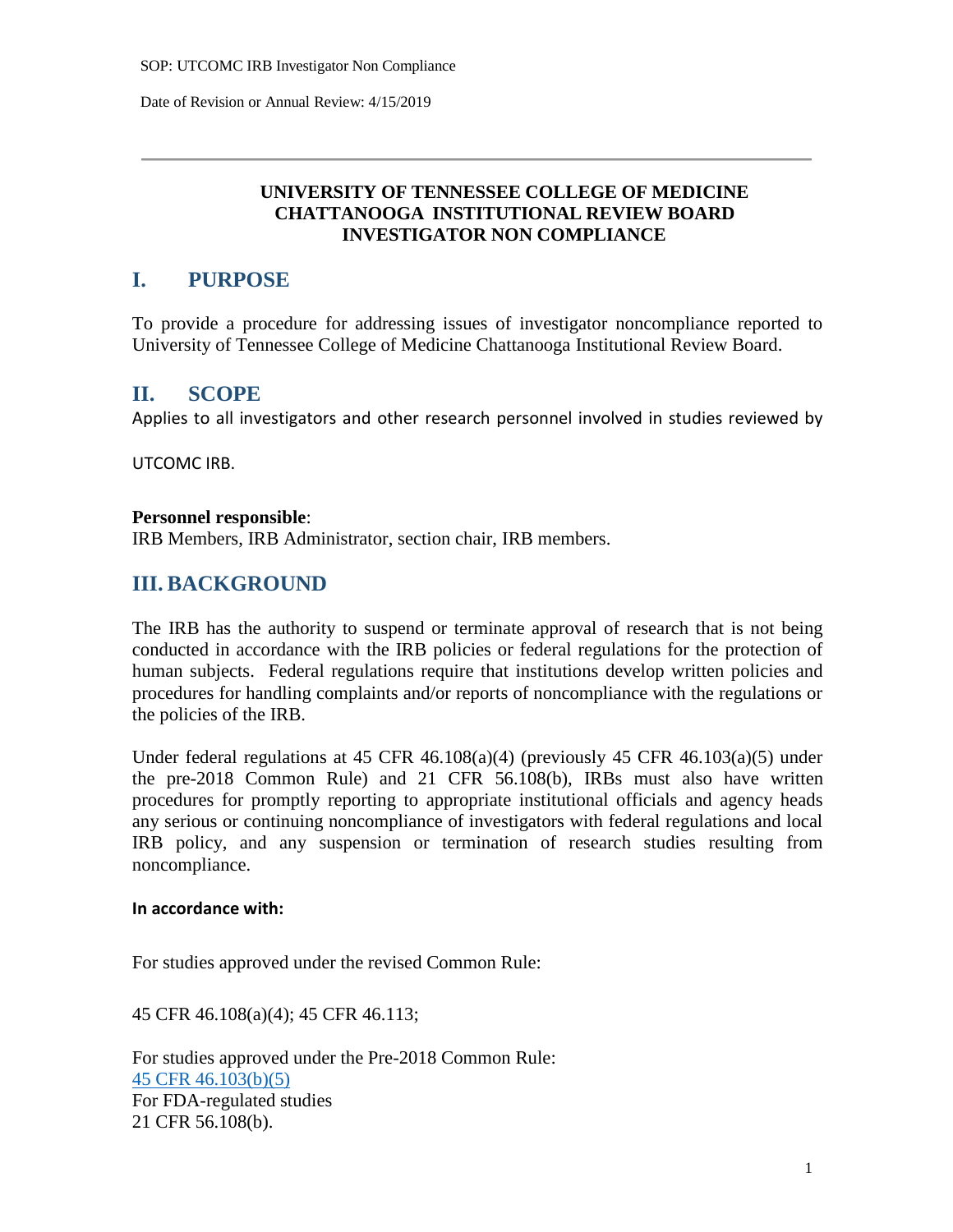### OHRP Guidance on Reporting Incidences at <http://www.hhs.gov/ohrp/compliance-and-reporting/guidance-on-reporting-incident/>

### **Definitions:**

**Noncompliance** means violation of federal regulations or local IRB policies or determinations regarding protection for the rights and welfare of human subjects.

**Temporary hold**: Discontinuation of previously approved research, directed by the IRB, pending further investigation of alleged instances of noncompliance and/or implementation of minor corrective action

**Suspension** means discontinuation of previously approved research, directed by the IRB, following determination of instances of serious noncompliance, and pending formulation and implementation of substantial corrective action.

**Termination** means closure of previously approved research, directed by the IRB, following determination of instances of serious noncompliance for which implementation of corrective action is not appropriate*.*

# **IV. PROCEDURES**

- 1. Upon receipt of a complaint or allegation of noncompliance, the report will be reviewed by the IRB Administrator/designee. The possible types of complaints covered under this policy include, but are not limited to, the following:
	- a. Verbal or written complaints from subjects in research;
	- b. Reports of protocol noncompliance (including information from monitoring letters or sponsor correspondence);
	- c. Failure of the principal investigator (PI) to file reports required by the IRB;
	- d. Publications written by investigators without IRB approval of the referenced study; and
	- e. FDA or local IRB audits or reports regarding an investigator or a study.
- 2. The report will be reviewed by the IRB Chair.
- 3. Additional information regarding the report may be obtained by the IRB Chair/designee including, but not limited to, the following:
	- a. Interview or written inquiry directed to the author(s) of the complaint/report;
	- b. Interview or written inquiry directed to the PI and/or other study personnel (current or former), as well as current and/or former research subjects participating in the study;
	- c. Request for relevant research records from the PI and/or study personnel;
	- d. IRB audit of the study; and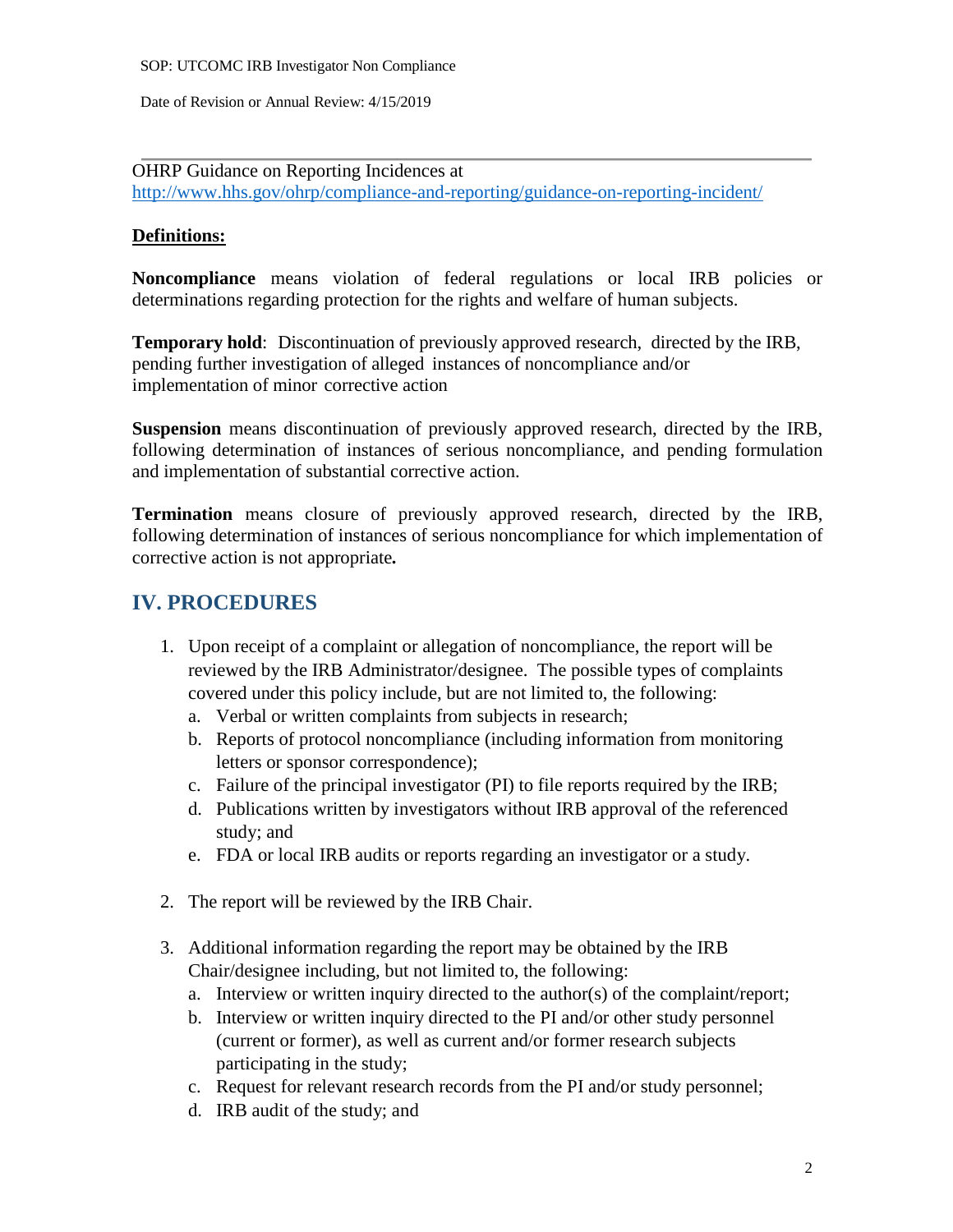- e. Other information as needed.
- 4. The IRB Chair/designee, may determine if a temporary hold on research activities is warranted or that a compliance audit is merited. If so, the audit will be conducted in a timely manner according to the SOP on IRB audits of research studies.
- 5. If minor problems permitting corrective action are identified, the IRB Administrator will communicate with the PI regarding the nature of the problems and request the formulation of appropriate corrective actions. If appropriate corrective actions are implemented, then the matter will be considered resolved.
- 6. If serious problems meriting suspension of the study are identified by the IRB Chair/designee then the following individuals will be notified in writing within 48 hours of the determination: PI, UTCOMC department chair and/or division chief, sponsor, UTCOMC Vice Chancellor for Research (the Signatory Official named in UTCOMC's Federalwide Assurance held with OHRP), and appropriate officials of the institution in which the research is being conducted, as well as the appropriate federal department or agency head and OHRP when the research is conducted or supported by any federal agency that has adopted the Common Rule, and/or the Food and Drug Administration (FDA) when the research is FDA-regulated. The basis for the suspension will be clearly delineated in these communications. The Director and/or designee will communicate with the PI regarding the nature of the problems and request the formulation of appropriate corrective actions.
- 7. The nature of the problem and the corrective action plan formulated by the investigator will be reviewed by the full Board at the next convened meeting. If the Board accepts the corrective action plan and appropriate corrective actions are implemented, then the suspension will be lifted and the previously enumerated officials will be notified in writing within 48 hours of the determination that satisfactory corrective actions have been implemented. If the Board determines that there are deficiencies in the response of investigator requiring continuation of the suspension, then the following individuals will be notified in writing within 48 hours of the Board's determination: PI, department chair (or dean when the PI is the department chair) and/or division chief, sponsor, Vice Chancellor for Research, and appropriate officials of the institution in which the research is being conducted, as well as the appropriate federal department or agency head when the research is conducted or supported by any federal agency that has adopted the Common Rule, and/or the Food and Drug Administration (FDA) when the research is FDA regulated. The basis for the continuing suspension will be clearly delineated in these communications. The Director and/or designee will communicate with the PI regarding the continuing nature of the problems and request the formulation of appropriate corrective actions.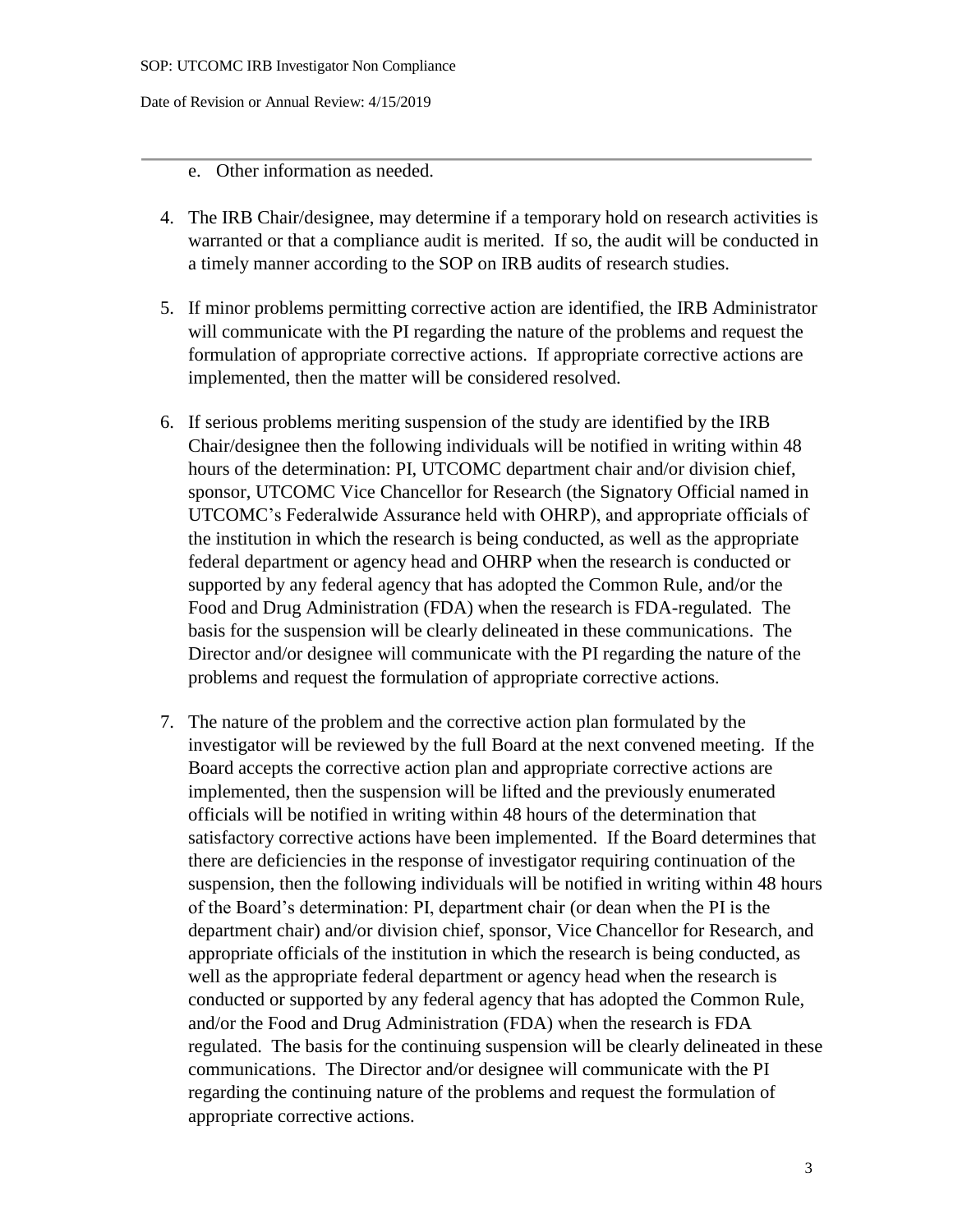- 8. If serious problems meriting termination of the study are identified, then the nature of the problem will be reviewed with the full Board at the next convened meeting. If the Board approves termination of the study, then the following individuals will be notified in writing within 48 hours of the Board's determination: PI, department chai and/or division chief, sponsor, Vice Chancellor for Research, and appropriate officials of the institution in which the research is being conducted, as well as the appropriate federal department or agency head when the research is conducted or supported by any federal agency that has adopted the Common Rule, and/or the Food and Drug Administration (FDA) when the research is FDA regulated. The basis for the termination will be clearly delineated in these communications.
- 9. When problems are identified meriting suspension of a study, potential corrective actions that the Board may endorse include, but are not limited to, any of the following:
	- a. Requiring changes in study procedures or the informed consent process or disclosure;
	- b. Directing the investigator to destroy or surrender data and/or specimens gathered from previously accrued subjects;
	- c. Requiring more frequent continuing review of the study;
	- d. Scheduling follow-up audits of the research study;
	- e. Requiring that the research activity and/or informed consent process be monitored by an individual designated by the IRB;
	- f. Requiring that the investigator inform previously accrued subjects regarding the identified elements of noncompliance; and
	- g. Auditing, suspension or termination of other research studies conducted by the PI.
- 10. Principal investigators may appeal the IRB's decision regarding corrective actions and the imposition of sanctions. Appeals will only be considered if a written request is submitted to the IRB Director within ten business days after formal notification of the PI regarding the action of the IRB. In the correspondence, the PI should identify the action that he or she wishes to appeal, and must explain clearly and completely the basis for the appeal. The IRB Director will confer with the appropriate section chair to determine whether the appeal warrants further consideration. If so, the appeal will be considered at the next meeting of the section of the Board that approved the original action being appealed. At the discretion of the IRB Director, the PI may be granted the opportunity to make a presentation to the Board regarding the issue. However, the presence of a personal attorney representing the PI will not be permitted. See IRB SOP: Appeal of IRB Decisions.
- 11. Communications from the PI, FDA, OHRP, sponsor or other involved entities or persons regarding the suspension or termination of previously approved studies will be carefully evaluated by the IRB Chair or IRB Administrator/designee, and